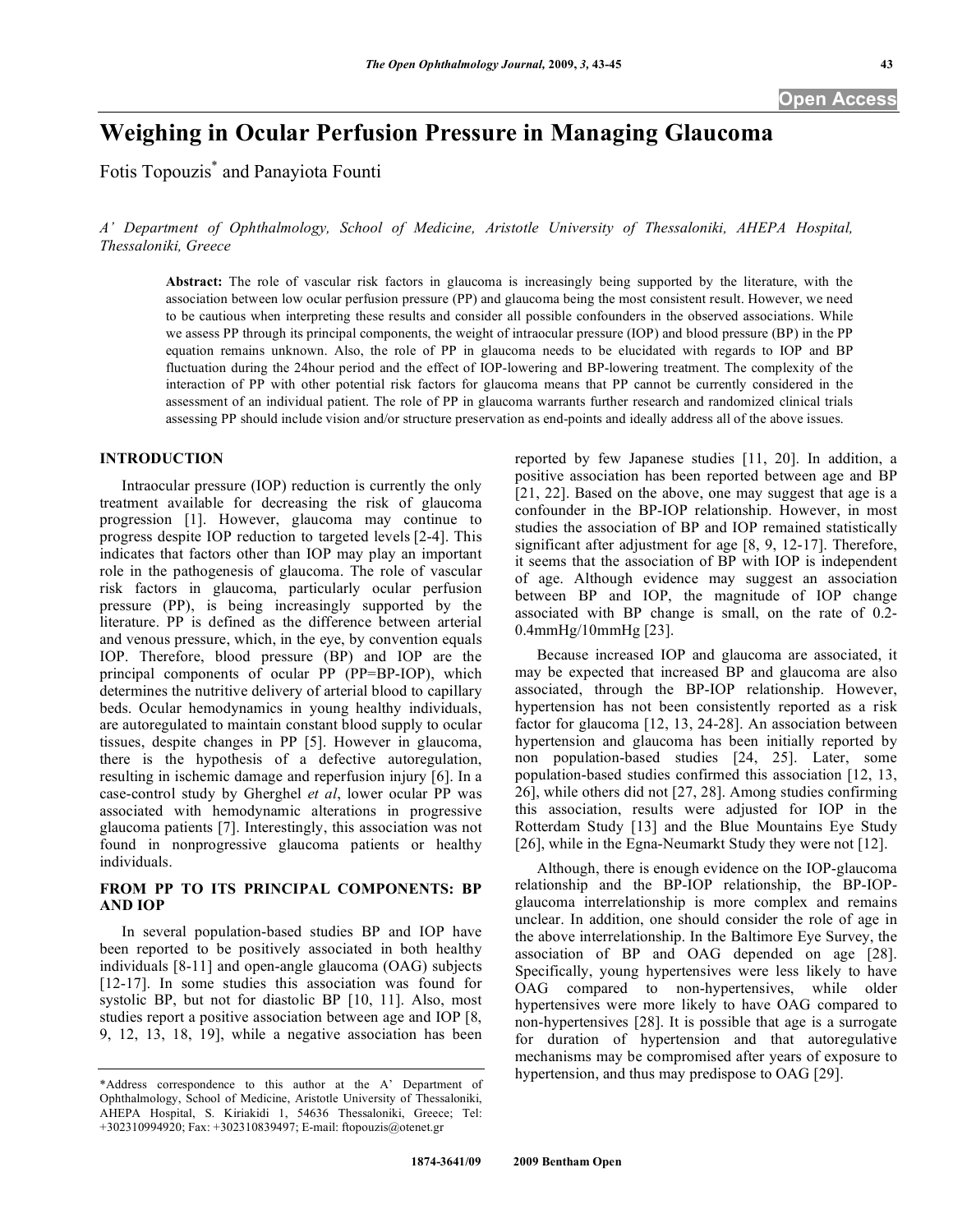## **THE ROLE OF PP IN GLAUCOMA – A RISK FACTOR FOR GLAUCOMA PREVALENCE, INCIDENCE AND PROGRESSION**

Low diastolic PP has been consistently associated with increased glaucoma prevalence in population-based studies. In the Baltimore Eye Survey [28], the Barbados Eye Study [27] and the Rotterdam Study [30] low diastolic PP was a risk factor for glaucoma prevalence. Having findings to the same direction, the Egna-Neumarkt Study [12] and the Proyecto VER [31] found that glaucoma prevalence decreases progressively with increased diastolic PP.

 Further to that, low diastolic PP has been associated with increased glaucoma incidence. In the Barbados Eye study, a population-based cohort study of 3222 African origin participants with a follow-up of over 9 years, OAG incidence was 4.4% [32]. Among baseline factors included in the analysis, all lower PPs, meaning systolic, diastolic and mean PP, were associated with an increased risk of OAG incidence. In addition, the Early Manifest Glaucoma Trial (EMGT), a prospective randomized clinical trial (RCT) of 255 Caucasian participants with a median follow-up of 8 years, evaluated risk factors for progression of manifest OAG [33]. Overall progression was 67%, while baseline systolic PP  $\leq$  125 mm Hg was a risk factor for OAG progression (OR, 1.42; 95% CI, 1.04-1.94).

 Although findings from cross-sectional studies and the EMGT are consistent on low PP as risk factor for glaucoma, we need to be cautious when interpreting these results. In all cross-sectional studies reporting low PP as a risk factor for glaucoma prevalence results were not adjusted for IOPlowering and BP-lowering treatment. In addition, even though results were adjusted for IOP, IOP-lowering and BPlowering treatment in the incidence report of the Barbados Eye Study and the EMGT, residual confounding may still exist.

## **PP: A TRICKY VARIABLE WITH REGARDS TO IOP AND BP**

 PP can be affected by both its components, meaning IOP and BP. However, among the two "players" we do not know who is really playing the game. It could be only IOP, only BP or a combination of both. Even if we assume the third case which seems more reasonable, we do not know the weight of each variable to PP and whether it is the same for the whole IOP spectrum. For example, the Egna-Neumarkt Study did not find an association between low diastolic PP and increased glaucoma prevalence in normal-tension glaucoma [12]. According to the authors, this may be related to the limited number of cases in the normal-tension glaucoma group. However, this might also be because of different pathogenic mechanisms in normal-tension compared to high-tension glaucoma or simply because PP cannot be very low in normal-tension glaucoma due to low IOP values. This hypothesis may also be supported by the Rotterdam Study results, where PP<50mmHg was positively associated with high-tension glaucoma, while it was inversely associated with normal-tension glaucoma (OR, 0.25; 95% CI, 0.10-0.63) [30].

 Further to that, there are few reports on how IOP and BP fluctuate at different time-points during the 24hour period [34, 35] and therefore we do not know the result of IOP and BP fluctuation on PP. In a recent report by Kida T *et al.* PP fluctuation was estimated based on both IOP and BP measurements during the 24-hour period [35]. However, this study involved only healthy eyes, while all measurements were performed in the sitting position. More studies will be needed to determine the effect of IOP and BP fluctuation on PP in glaucoma subjects and in real-life conditions.

 In addition, evidence suggests that PP can be influenced by high IOP alone or by IOP-lowering treatment. In the Barbados Eye Study and the EMGT, results were adjusted for IOP, IOP-lowering and BP-lowering treatment [32, 33]. However, one may not exclude residual confounding. It is possible that there is a different significance of BP depending on the IOP. In the EMGT subgroup analyses with regards to IOP, systolic BP  $\leq 160$  mmHg was associated with progression in patients with baseline IOP <21 mmHg [33]. However, only systolic PP  $\leq$ 125mmHg, but not systolic BP  $\leq 160$  mm Hg was associated with progression in patients with higher baseline IOP. This suggests that the association was possibly driven by high IOP, leading to lower systolic PP.

 Another issue that should be considered in order to determine the role of PP in glaucoma is the effect of BPlowering treatment. The same level of BP may have a different significance in those treated for hypertension compared to non-hypertensive subjects. In a Thessaloniki Eye Study report involving 232 non-glaucoma subjects examined with the Heidelberg Retina Tomograph, low diastolic PP, low diastolic BP and the use of BP-lowering treatment were significantly associated with increased cupping and decreased rim area only in subjects with decreased diastolic BP (<90 mm Hg) as a result of antihypertensive treatment [36]. Similarly, in the Rotterdam Study low diastolic PP was associated with increased glaucoma prevalence only in subjects treated for hypertension [30]. The type and duration of BP-lowering treatment may also contribute to glaucoma risk. In the European Glaucoma Prevention Study the use of diuretics was an independent risk factor for OAG incidence (OR, 2.41; 95% CI, 1.12-5.19) [37]. This suggests that the type of BP-lowering treatment may be an additional variable to consider when assessing PP.

#### **CONCLUSION**

 Evidence from the literature may support an ageindependent positive association between BP and IOP. However, there is still controversy on the role of hypertension in glaucoma, while the interrelationship between BP, IOP and glaucoma remains unclear. Understanding PP and its role in glaucoma could provide some insight into how these variables interfere and ultimately increase our knowledge on glaucoma pathogenesis. However, there are several factors which should be considered when interpreting the observed associations related to PP. The apparent complexity of the interaction of PP with other potential risk factors for glaucoma suggests that PP warrants further research and cannot be currently considered in the assessment of an individual patient.